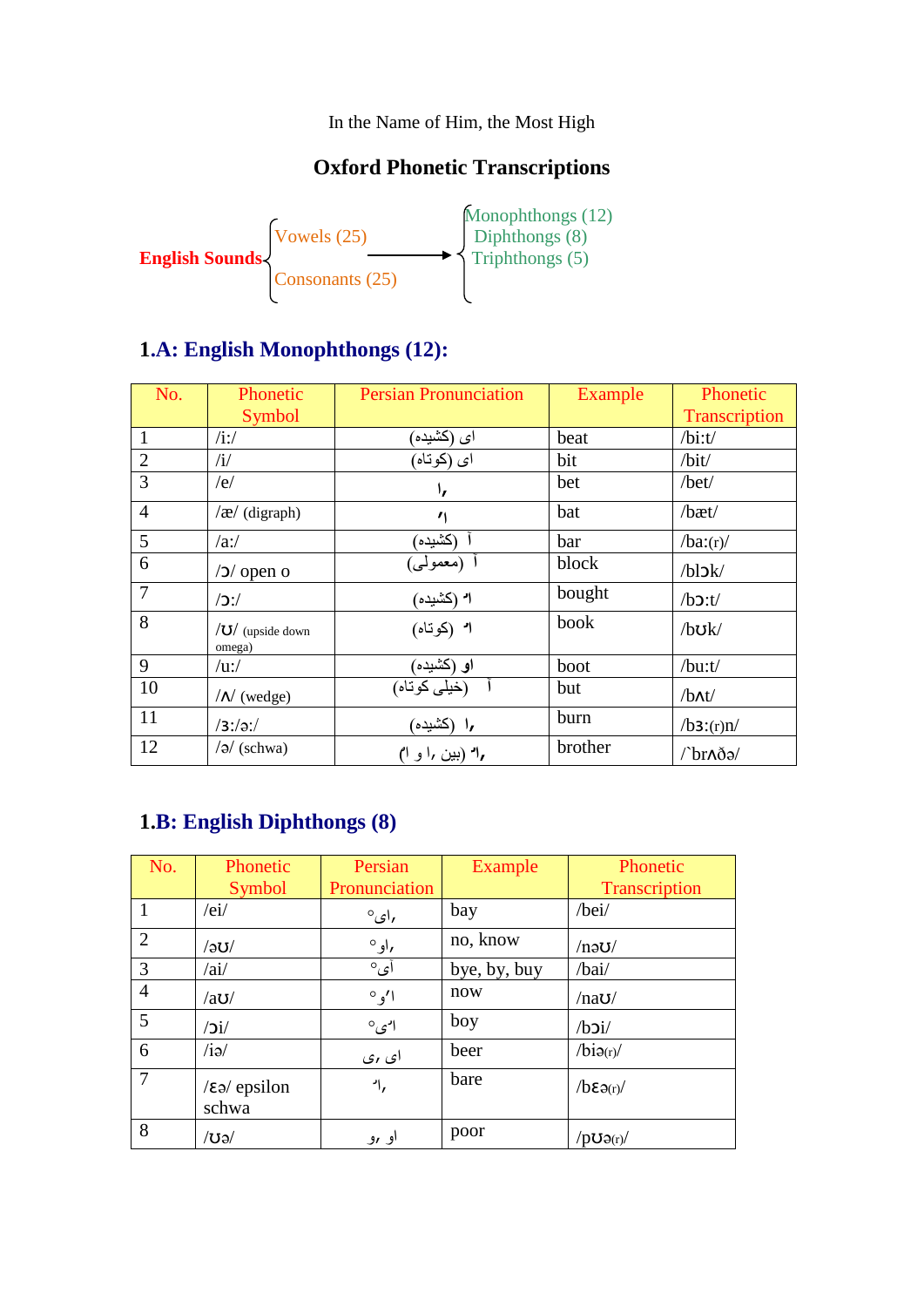# **1. C: English Triphthongs (5)**

| No. | Phonetic                 | Persian           | Example  | Phonetic                              |
|-----|--------------------------|-------------------|----------|---------------------------------------|
|     | Symbol                   | Pronunciation     |          | Transcription                         |
|     | $/e$ iə $/$              | راری              | player   | $\text{P}\text{peio}(r)$              |
| 2   | $\sim$ aue $\prime$      | ,او° ,و           | lower    | $\ln 1$ ါခ $\sigma$ ၁ $\sigma$        |
| 3   | $\alpha$ ia/             | ا ری              | tire     | $\ln(\text{taio}(r))$                 |
| 4   | ⁄aʊə⁄                    | 'او° ,و           | flower   | $\int f \, \text{law}(r)$             |
| 5   | $\overline{\text{e}}$ ie | ا <sup>د</sup> ری | employer | $\lim \n\infty$ pl $\mathfrak{g}(r)/$ |

# **2. English Consonants:**

| No.             | <b>Phonetic Symbol</b>  | Persian                 | Example | Phonetic                                                           |  |  |
|-----------------|-------------------------|-------------------------|---------|--------------------------------------------------------------------|--|--|
|                 |                         | Pronunciation           |         | Transcription                                                      |  |  |
| $\mathbf{1}$    | /p/                     | $\ddot{\mathbf{r}}$     | pan     | $/$ pæn $/$                                                        |  |  |
| $\overline{2}$  | $\overline{b}$          | $\frac{1}{5}$           | ban     | $/$ bæn $/$                                                        |  |  |
| $\overline{3}$  | $\overline{t}$          |                         | tan     | $/$ tæn $/$                                                        |  |  |
| $\overline{4}$  | $\overline{d}$          | د                       | do      | $/du$ :/                                                           |  |  |
| $\overline{5}$  | $\overline{\mathbf{k}}$ | ک                       | key     | $/Ki$ :/                                                           |  |  |
| $\overline{6}$  | /g/                     | گ                       | go      | $/g$ əʊ/                                                           |  |  |
| $\overline{7}$  | /t $\int$               | $\overline{\mathbb{G}}$ | church  | $/t \int 3:(r)t \int$                                              |  |  |
| $\overline{8}$  | /dz/                    | $\overline{\mathbb{C}}$ | judge   | $/d3\Lambda d3/$                                                   |  |  |
| $\overline{9}$  | /f/                     | أما                     | fever   | $\big/ \operatorname{fi}{:} v \mathop{\mathsf{d}}\nolimits_{(r)}/$ |  |  |
| 10              | $\overline{y}$          | <u>قُ</u><br>ث          | virus   | /vaiaras/                                                          |  |  |
| $11\,$          | $/\Theta$               |                         | thyroid | /dairoid/                                                          |  |  |
| 12              | $\delta/$               | ذ.                      | though  | $\lambda$ oe $\delta\lambda$                                       |  |  |
| 13              | $\sqrt{s/}$             | س                       | serum   | $\sqrt{\text{sipram}}$                                             |  |  |
| 14              | Z                       |                         | zip     | $\frac{z}{i}$                                                      |  |  |
| 15              | $\sqrt{2}$              | .<br>ش                  | shift   | $\int$ ift/                                                        |  |  |
| $\overline{16}$ | $\frac{7}{3}$           | ڑ                       | measure | $\text{/}$ mezə $\text{er}\text{/}$                                |  |  |
| $\overline{17}$ |                         | ە                       | hot     | /h                                                                 |  |  |
| 18              | /m/                     | م                       | microbe | /maikraub/                                                         |  |  |
| $\overline{19}$ | $\sqrt{n/2}$            | ن                       | nasal   | /neizl/                                                            |  |  |
| 20              | $/ \eta /$              | ن<br>ن                  | sink    | /sink/                                                             |  |  |
| 21              | $\overline{1}$          |                         | lancet  | $\bigcap \mathsf{loss}$                                            |  |  |
| 22              | /r/                     | ر                       | rat     | /ræt/                                                              |  |  |
| 23              | $\sqrt{j}$              | ى                       | yes     | /jes/                                                              |  |  |
| $\overline{24}$ | $/{\mathrm w}/$         | $\frac{9}{5}$           | wet     | /wet/                                                              |  |  |
| $\overline{25}$ | $\sqrt{x}$              |                         | loch    | $\sqrt{2}x$                                                        |  |  |

## **3. Stress Patterns**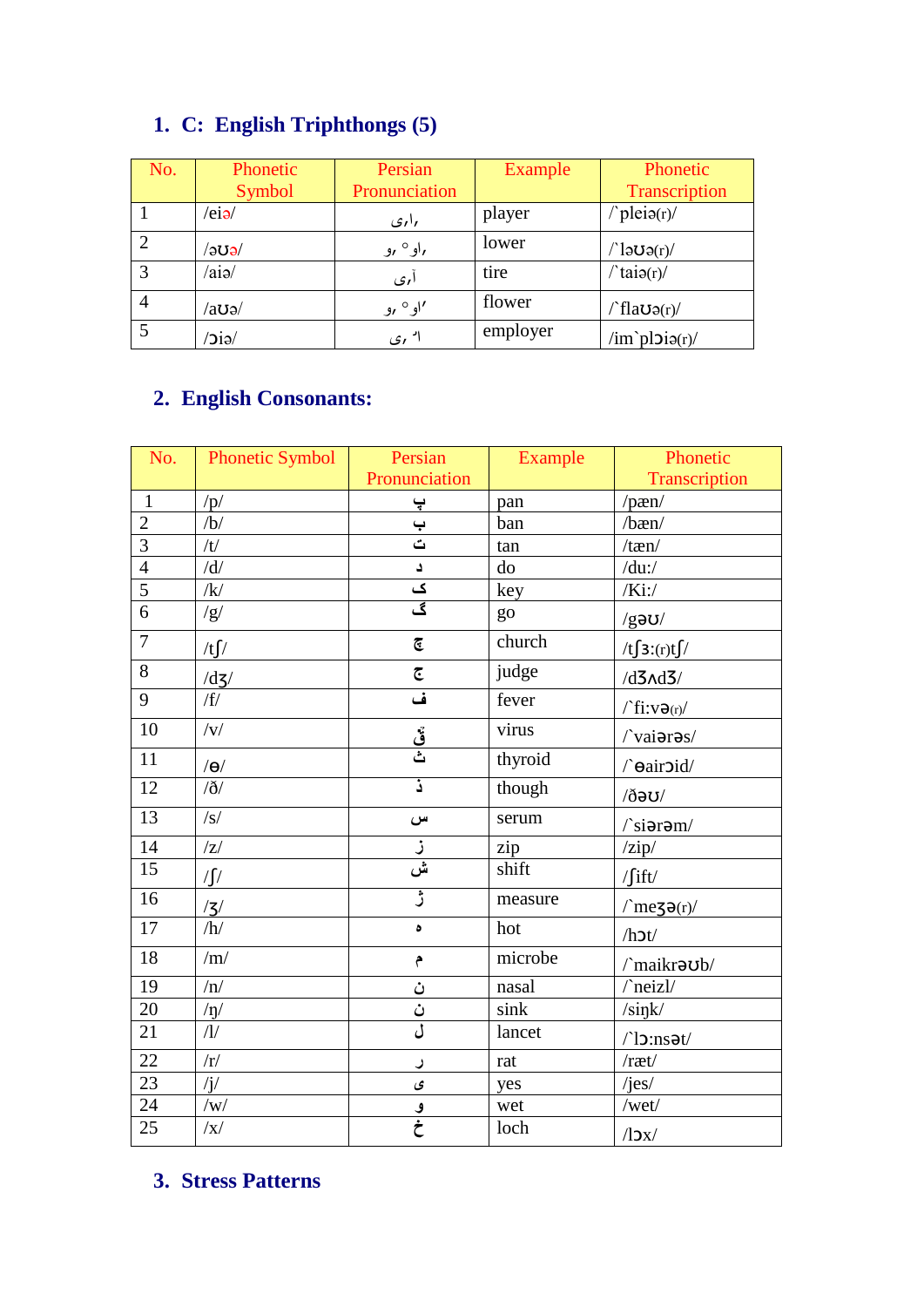

| manufacture. |  | $man + u + fact + ture$ |
|--------------|--|-------------------------|
|              |  |                         |

 $\frac{m \times n}{m \times n}$  jo `fæk tserv 1 2 3 4 Note: The combination "ng" is pronounced as /ŋ/: sing /siŋ/ sang /sæŋ/ sung /sʌŋ/ song /sɔŋ/

#### **4. Pronunciation Differences Between American & British English**

| No.            | <b>Example</b><br><b>Word</b> | <b>Symbol</b>      | <b>British</b><br><b>Pronunciation</b> | <b>Symbol</b> | <b>American</b><br><b>Pronunciation</b> |
|----------------|-------------------------------|--------------------|----------------------------------------|---------------|-----------------------------------------|
| $\mathbf{1}$   | fever                         | /ə/                | $\int$ fi:və $\int$                    | /er/          | $/$ fi:ver/                             |
| $\overline{2}$ | immunization                  | /ai/               | /imjonai zeifn/                        | $\mathbf{u}$  | /imjoni zei $\int$ n/                   |
| 3              | nutrition                     | $/ju$ :/           | /nju: tri $\int$ n/                    | $/u$ :/       | /nu: tri $\int$ n/                      |
| $\overline{4}$ | precaution                    | $/$ $\mathcal{L}'$ | /pri\colourly/prink 2.5 \text{ln} /    | $\alpha$ :/   | /pri ka: $\int$ n/                      |
| 5              | often                         | $\sqrt{C}$         | $\int$ of $\sin \theta$                | /             | $\int$ :ftən/                           |
| 6              | question                      | /t $\int$          | $\land$ kwest $\lceil$ ən/             | / $\lceil$    | $\wedge$ kwes san/                      |
| $\overline{7}$ | process                       | $\sqrt{2}$         | /`praUsas/                             | $/$ a:/       | /pra:səs/                               |
| 8              | nodule                        | $/dju$ :/          | $\land$ n $\delta$ dju:l/              | $/d3u$ :/     | $\ln 2$ zdu: $1/$                       |
| 9              | mask                          | /ai/               | /ma:sk/                                | $\alpha$      | /mæsk/                                  |
| 10             | advertisement                 |                    | /əd`v3:tismənt/                        |               | / ædvə taizm <b>ə</b> nt/               |